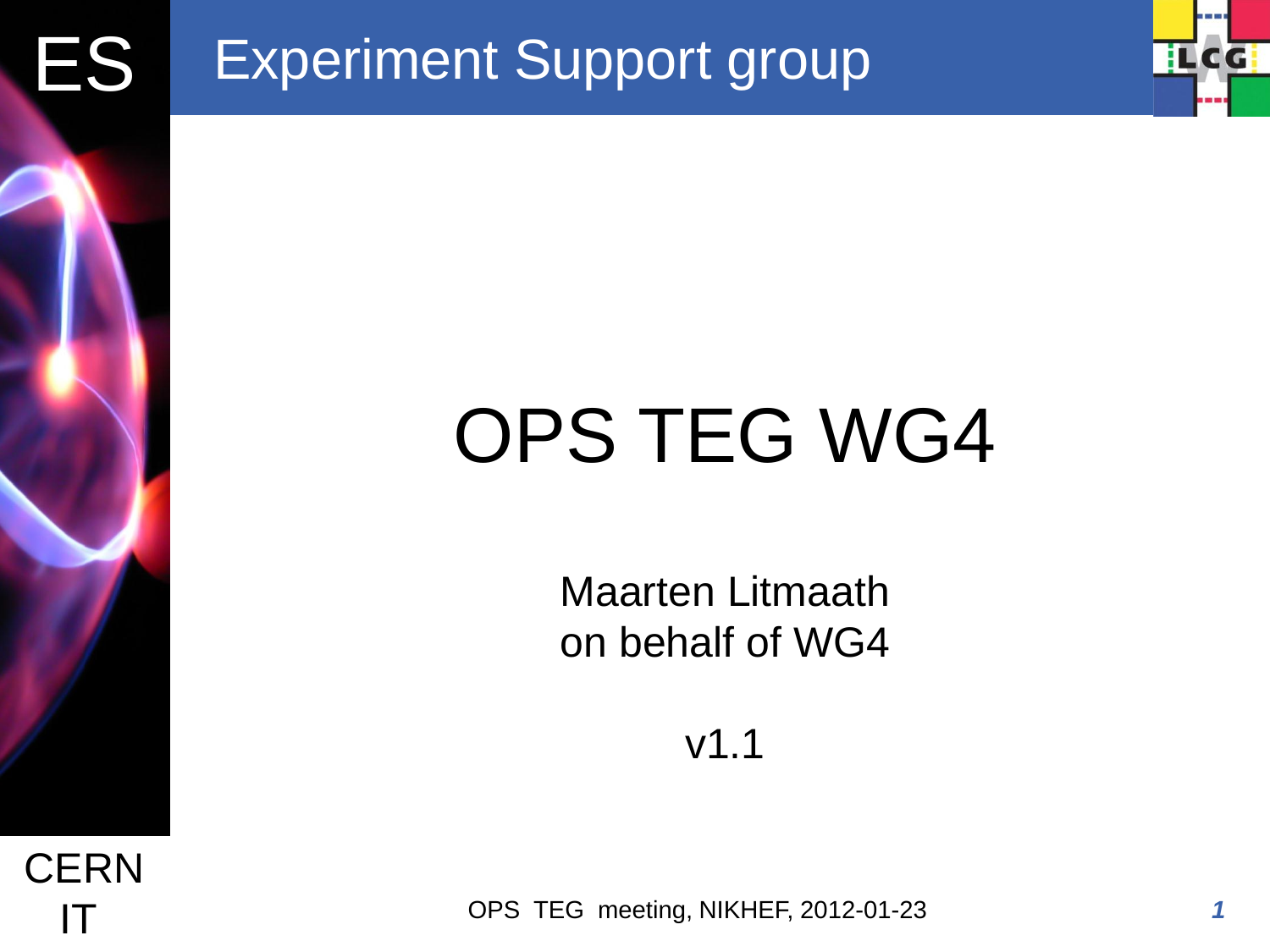# ES Introduction



- WG4 and WG5 share a TWiki page
	- <https://twiki.cern.ch/twiki/bin/view/LCG/WLCGTegOperationsWG4WG5>
- Contents for WG4
	- Input from experiments, sites and infrastructures
		- Top problems
		- Strategic directions
		- EGI middleware requirements process
	- Summary document for Dec F2F meeting
		- Overview
		- Technologies and tools
		- Procedures and policies
		- Areas of improvement  $\leftarrow$  will be covered here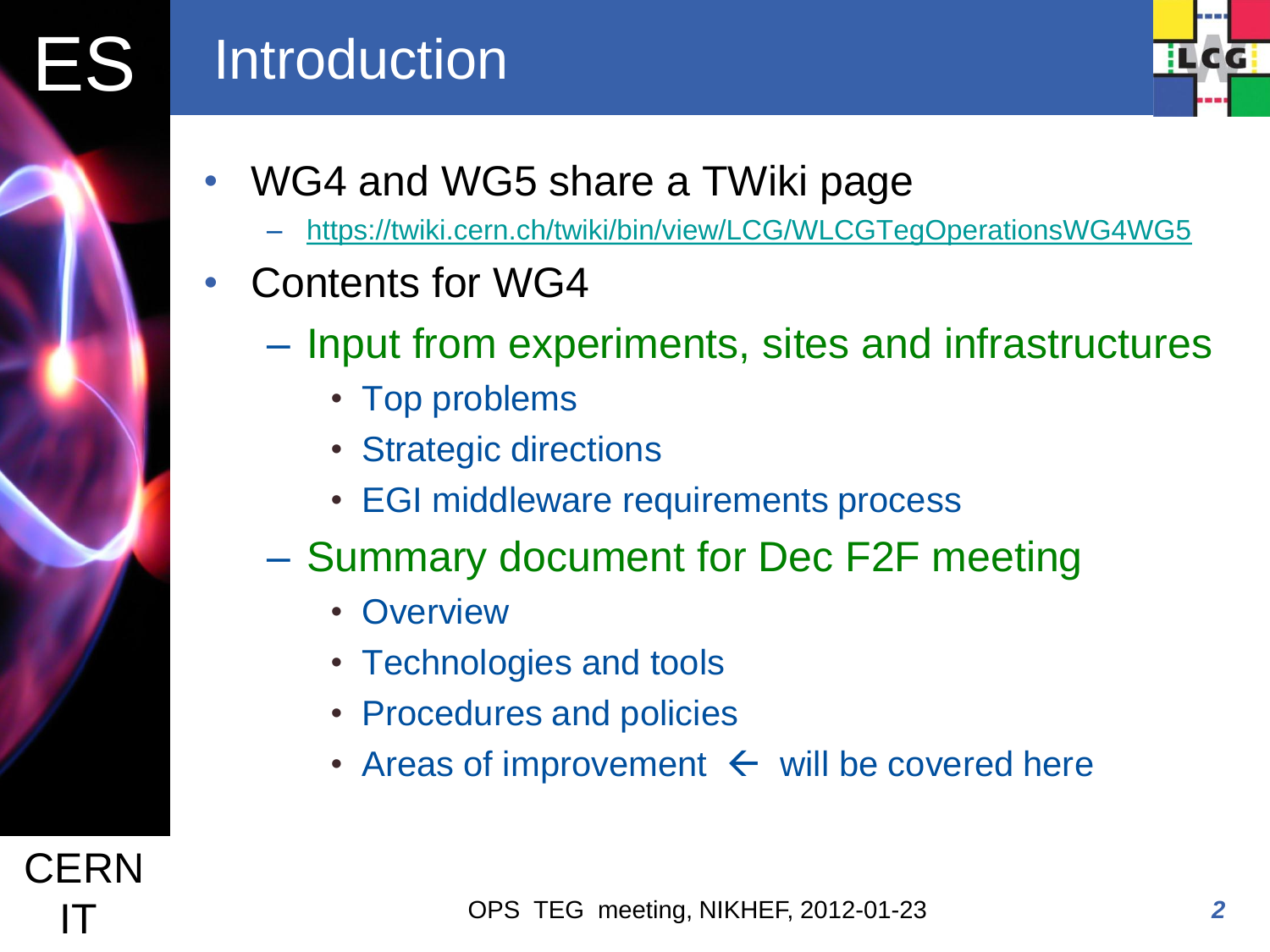

| <b>Impact</b> | <b>Area</b>           |
|---------------|-----------------------|
| 5             | <b>Documentation</b>  |
|               | Logging               |
|               | Error messages        |
| 8             | Robustness strategies |

- On the following pages first a quick overview of those areas
- Then a set of observations and ideas for progress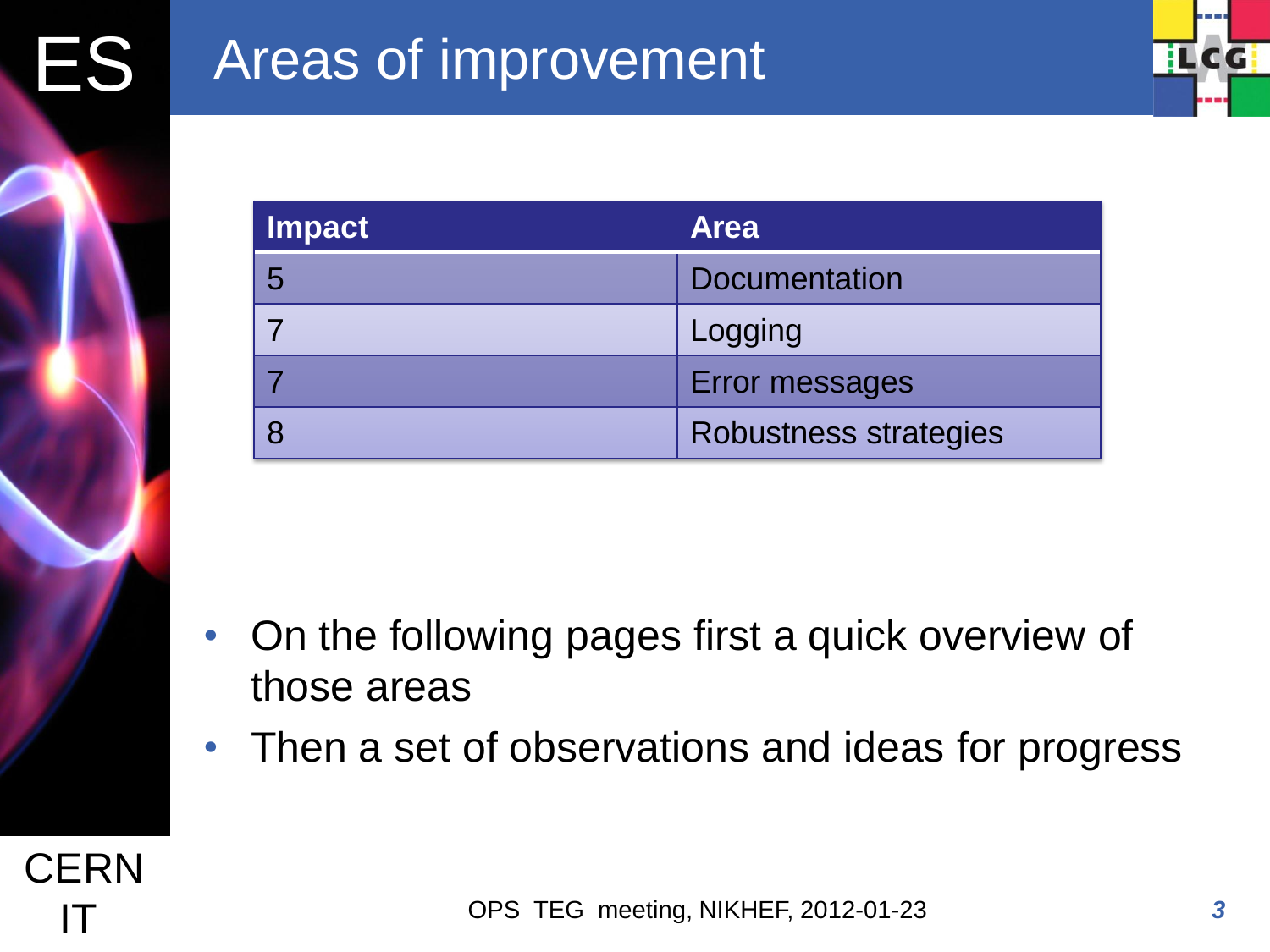

- Good documentation will help both site admins and users understand how a particular service or client is supposed to behave with a given configuration.
	- Allowing for a reasonable setup to be designed from the start and subsequent logging messages and occasional errors to be dealt with more easily.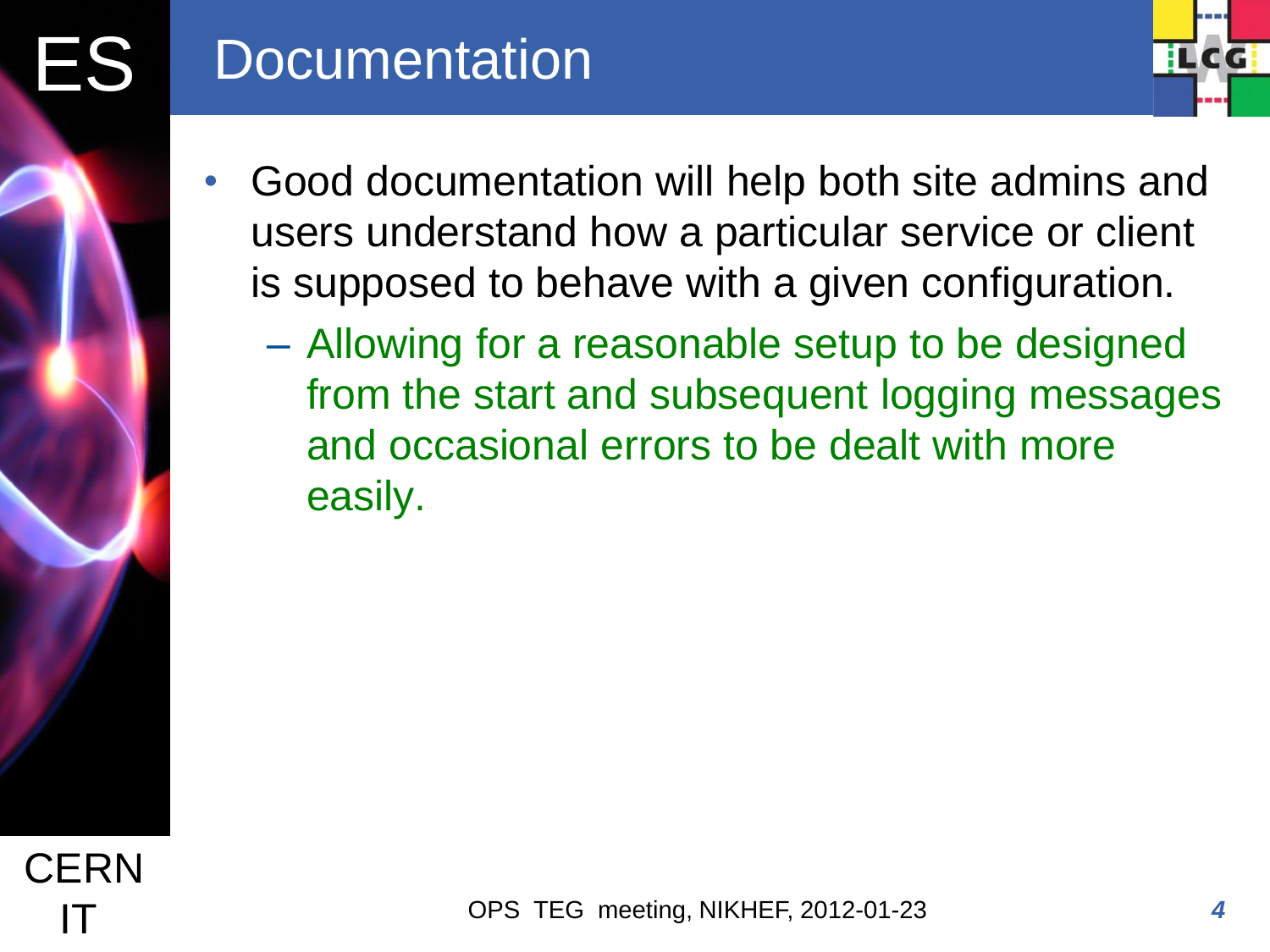

- ES Logging
	- Log files should have sensible rotation policies compliant with the 90-day retention policy required by WLCG.
	- Messages logged at a given level need to identify unambiguously which operation was executed at which time and, when applicable, for which client connection and/or by which thread.
	- They need to avoid clutter that should only be visible at a higher verbosity or debug level.

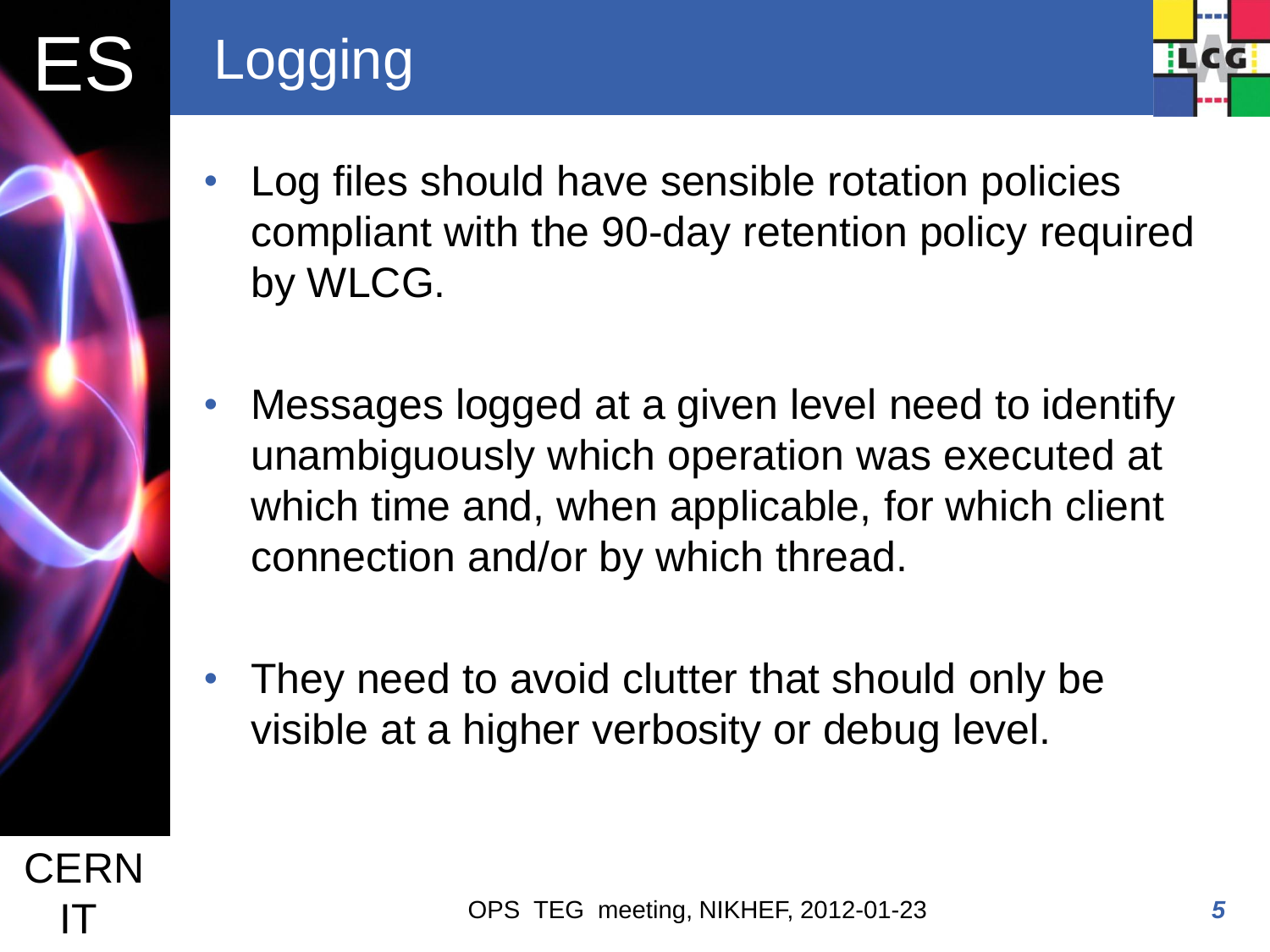

- On the server side they need to identify unambiguously which operation was attempted for which client connection at which time and why it failed.
- On the client side they need to indicate to a reasonable degree why and when the operation failed and if the problem may be transient.
- They need to avoid clutter that should only be visible at a higher verbosity or debug level.

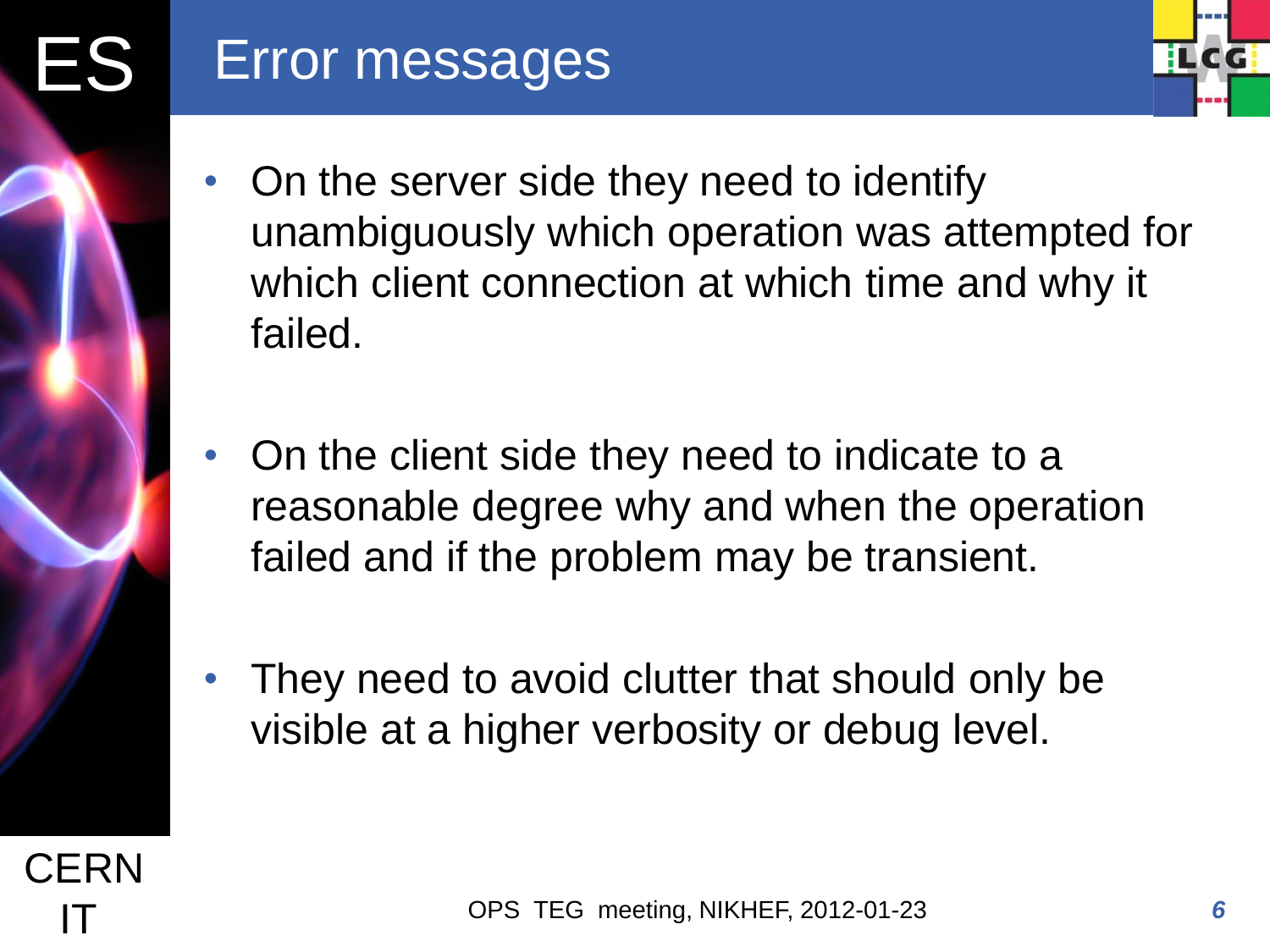

- Complexity should be reduced where possible and carefully divided between sites, experiments and infrastructure providers.
	- If sites are asked to do more, they will be more likely to fail in some respects.
- Middleware should conform to standards and popular technologies as much as possible.
	- This will allow site admins to spend less time in setting up services and understanding their behavior, and allow common tools to be used.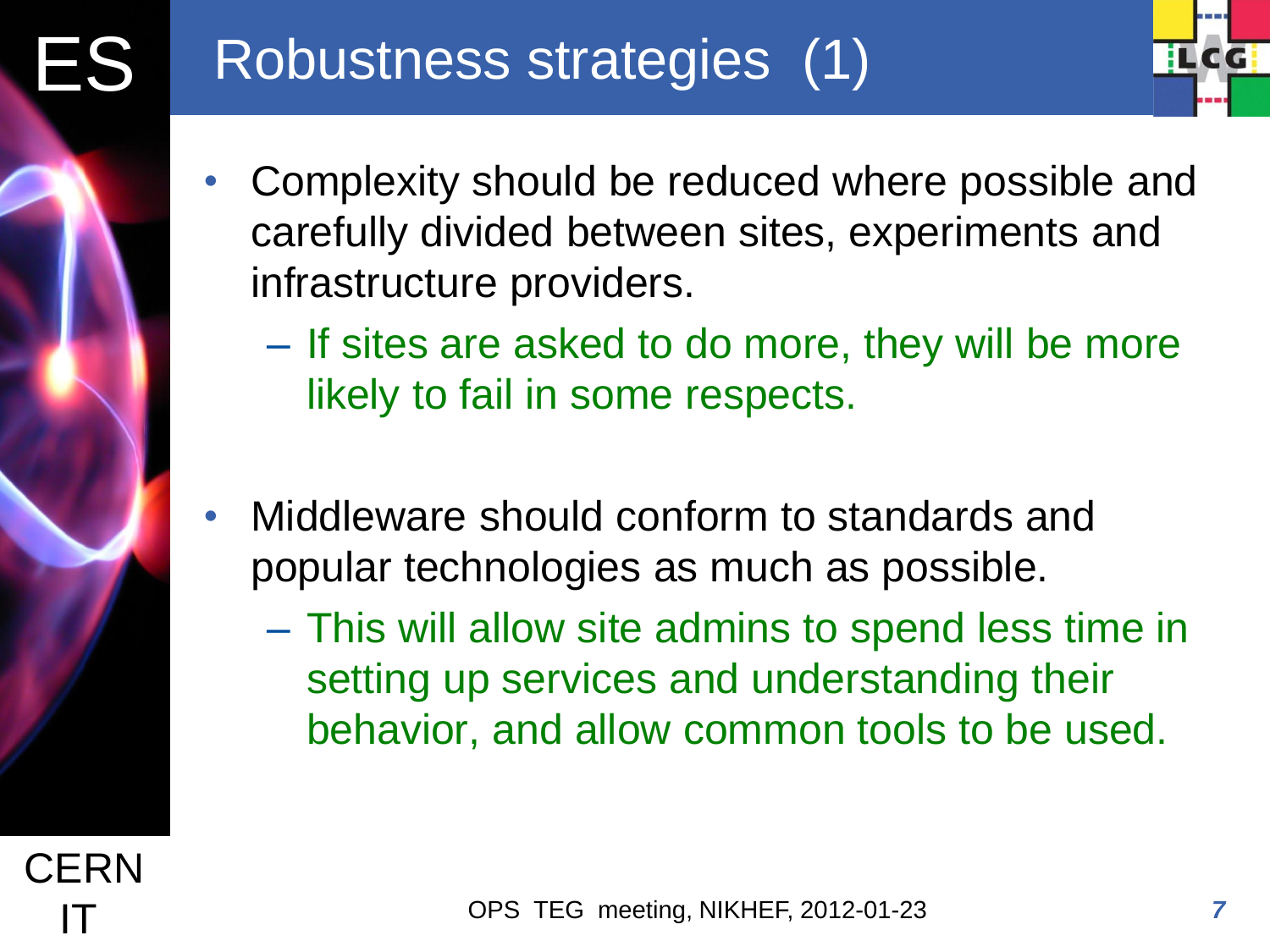- **ILCG**
- Services should be designed with long-term scalability in mind.
- Services and their clients should as much as possible be designed to allow for load-balanced deployment of redundant service instances.
- Services should as much as possible be designed to allow for High Availability solutions in their deployment.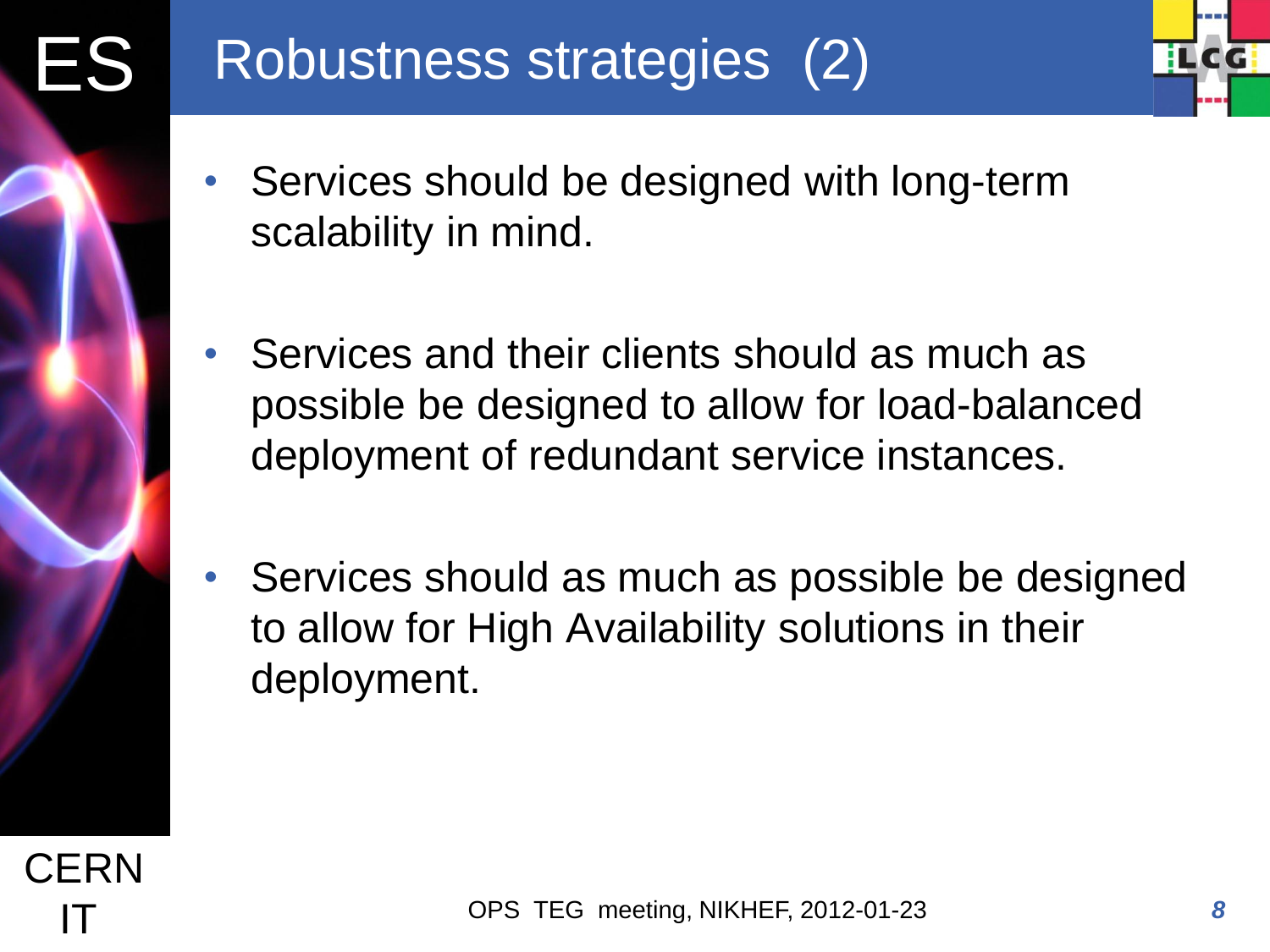

- Services should be more prepared to deal with minor problems preferably by design, but in any case as much as possible out of the box.
	- For example cron jobs for graceful restarts.
- Clients should allow for configurable retry and failover strategies where they make sense and have reasonable defaults for the maximum number of attempts and the maximum time spent.
	- A client should in particular back off from a service that is overloaded.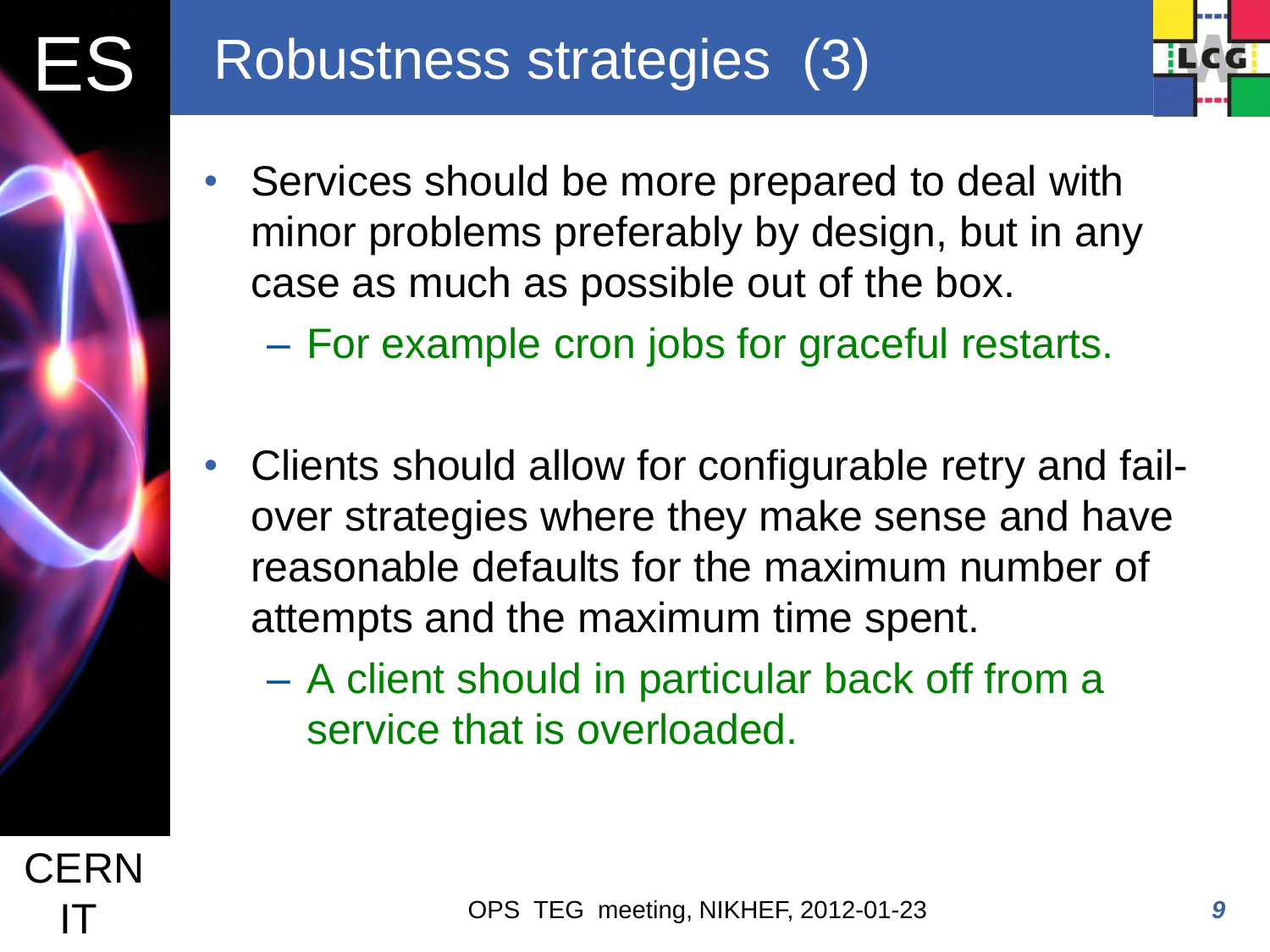

- **Documentation** 
	- There is a lot in good shape already
		- But not always easy to find…
	- Input/feedback from sites would help a lot
		- How is service X actually used?
		- What do admins care about?
		- Can developers stop caring about irrelevant scenarios? Remove unused features?

# • Logging and error messages

- A longstanding problem !!!
- Bugs and RFEs in this area should have high priority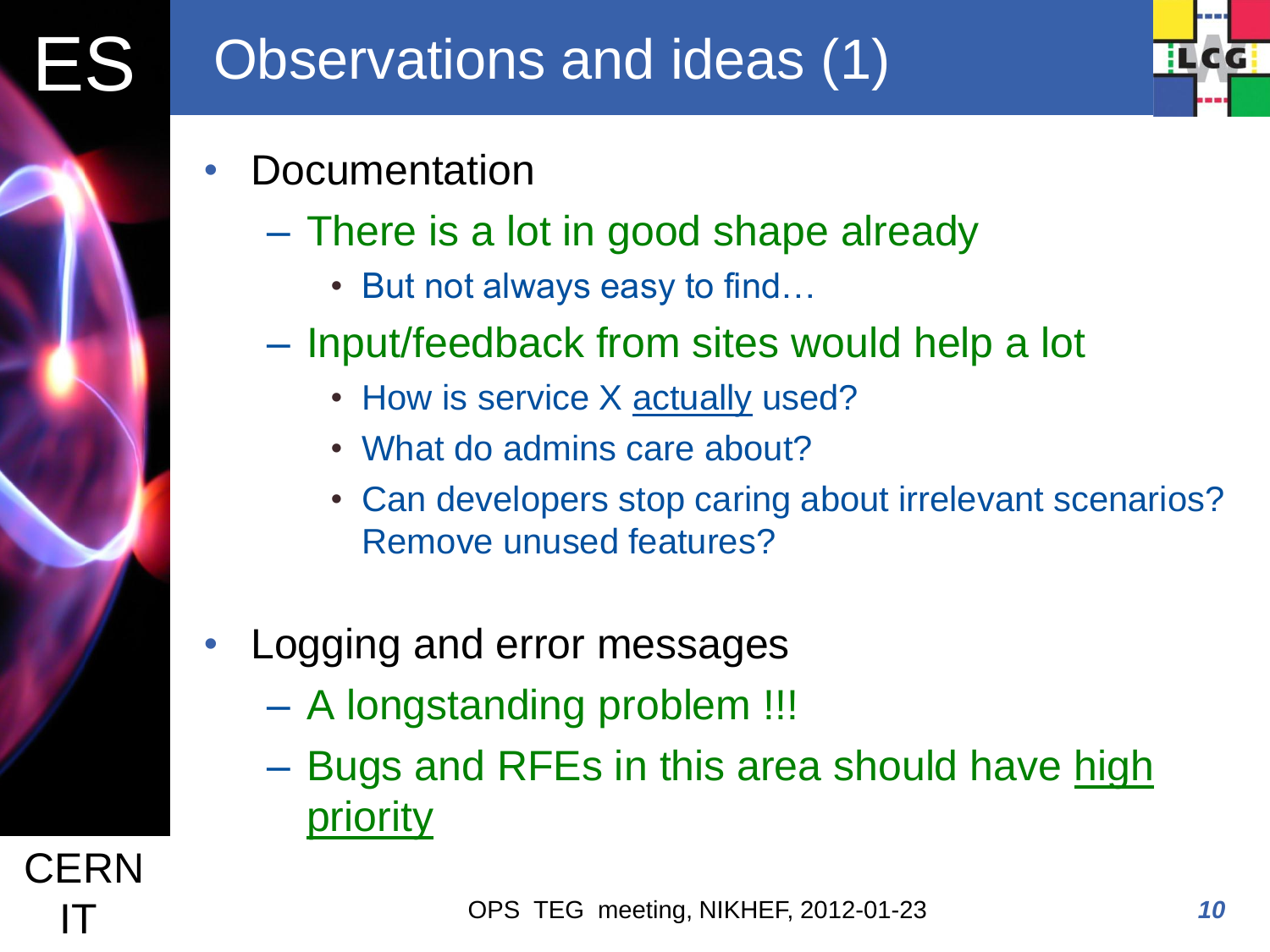**ILCG** 

- Complexity reduction
	- Reassess experiment models and actual practice
	- Examples
		- Space token consolidations by ATLAS and LHCb  $\rightarrow$ simpler configuration of SEs and VO frameworks
		- LFC consolidation by ATLAS  $\rightarrow$  fewer non-trivial services to be run at sites
		- CVMFS  $\rightarrow$  simpler SW distribution to sites
- **Standards** 
	- Moving to standards is happening in EMI/EGI/OSG
	- Legacy components still need support for years to come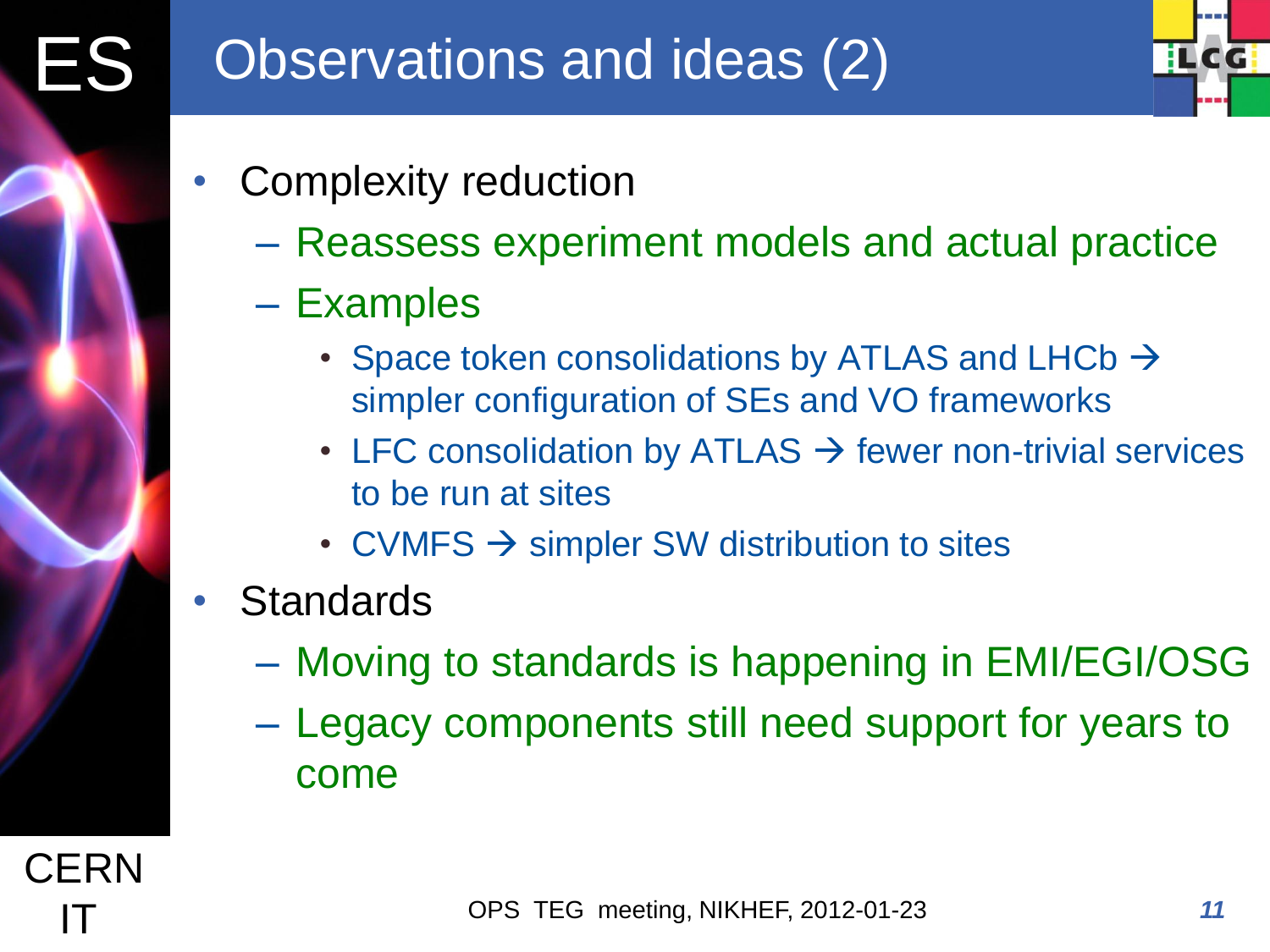# **ES** Observations and ideas (3)



- Scalability, load balancing and High Availability
	- Assess existing and proposed services
		- How can service X scale?
			- More boxes?
			- Where are the bottlenecks?
		- Where is the stateful data?
			- Can it be shared between multiple front ends?
			- Can it be put into a H/A setup?
- Client and service robustness
	- Teething problems should be dealt with in early production tests  $\rightarrow$  pilot instances
		- Collaboration between developers, VOs, very few sites
			- Example: FTS 2.2.8
		- Followed by staged rollout as usual